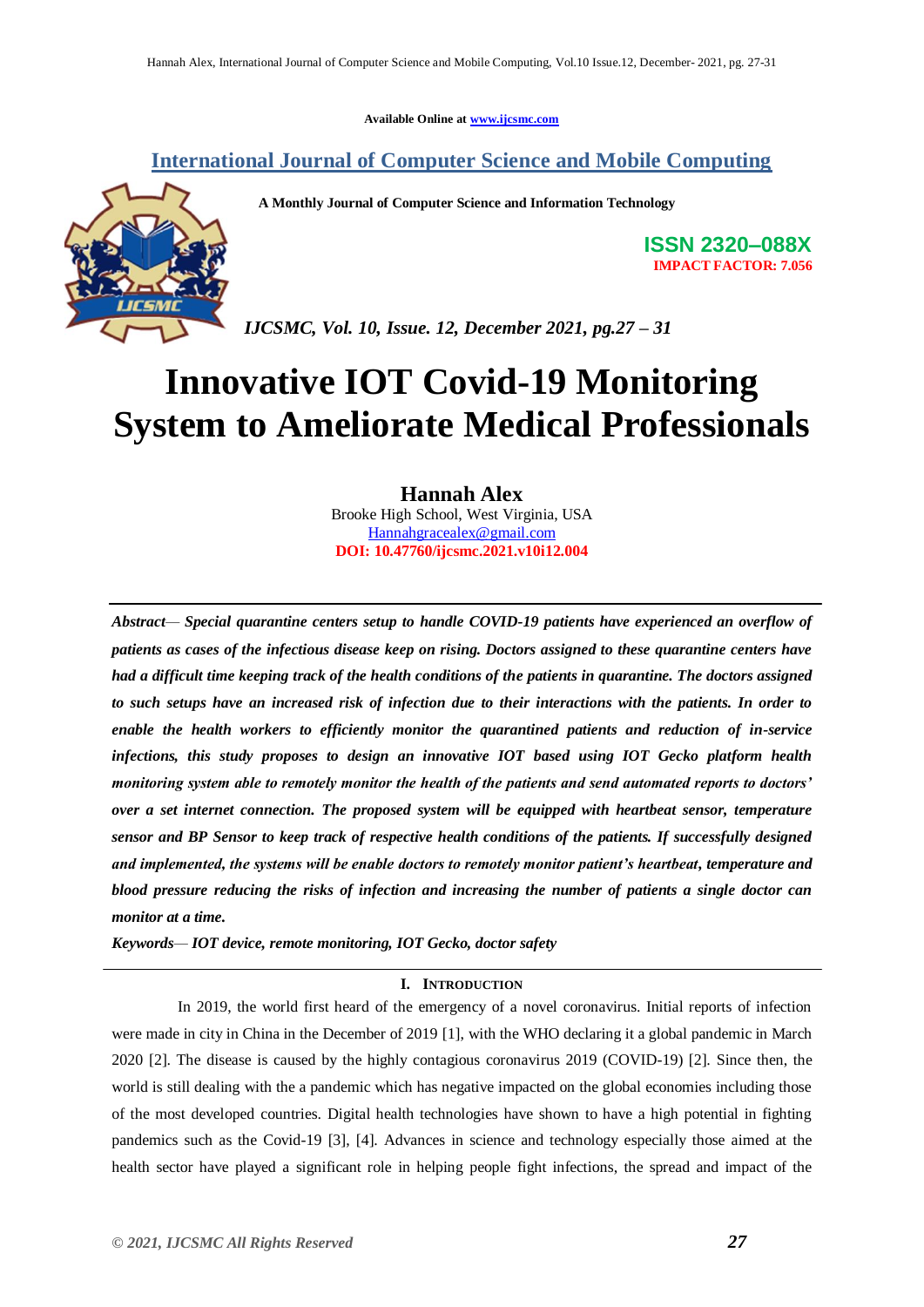Covid-19 across the globe [5]. However, the existing information technology solutions have faced a lot of growing challenges in fighting the pandemic requiring the development of new technological systems to help tackle the pandemic [6]. IOT technologies have evolved in medical equipment and are helping in the handling of the pandemic [7].

#### **II. PROBLEM STATEMENT**

The pandemic has become major threat to health systems with some almost getting over due to high number of cases needing medical assistance and specialized care [8]. Doctors as frontline workers fighting against Covid-19 have been required to regularly monitor patient health however, the first rising number of cases have increased the number of patients a single doctor is tasked with monitoring creating an artificial shortage of doctors. Furthermore, the frontline doctors have been noted to have an increased risk of infection with some of the infected doctors succumbing to the disease [9], further creating a wider gap between the available healthcare manpower and the needed manpower to sufficiently monitor and maintain the health systems running [10].

#### **III.PROPOSED METHODOLOGY**

Statistical data focused on the daily number of patients in select quarantine centers will collected and added to the existing number of active patients within the quarantine centers. The monitoring processes will also be observed from which data on the current patient to doctor ratios will be calculated. The number health workers infected during the delivery of care service will also be collected. Data collection and observation will be carried within a period of 2 months analyzed to establish the need for the proposed solution.

#### **IV.PROPOSED SOLUTION**

Based on data collected and the problem statement develop, it was established that a technological solution was needed to help assist the doctors in quarantine centers handle the high number of patients and reduce their risk of exposure and infection. Modern technologies have proved to assist in tackling the Covid-19 pandemic with great success [5]. This proposal aims at designing and developing an IOT based health monitoring system that enables doctors to remotely monitor multiple Covid-19 patients over the internet. The system's hardware and software specifications will include an Atmega Microcontroller, a temperature Sensor, a heartbeat Sensor, a blood Pressure Sensor, a LCD display, an Arduino compiler, a WiFi Module based on the IOT Gecko platform; an open source IOT platform [11]. With these hardware and software specifications, will be designed to be mounted to the bedside of the patient and constantly monitor the critical health conditions of the patient. The system will then transmit these sets of data over a WiFi enabled internet connection to the doctors' receiver and computer. The LCD display mounted on the system will also display patient information without the doctors having to get in conduct with the patient to collected tests such vital conditions. Changes observed in the patient health will be transmitted to the monitoring doctor and an emergency alert and response initiated automatically.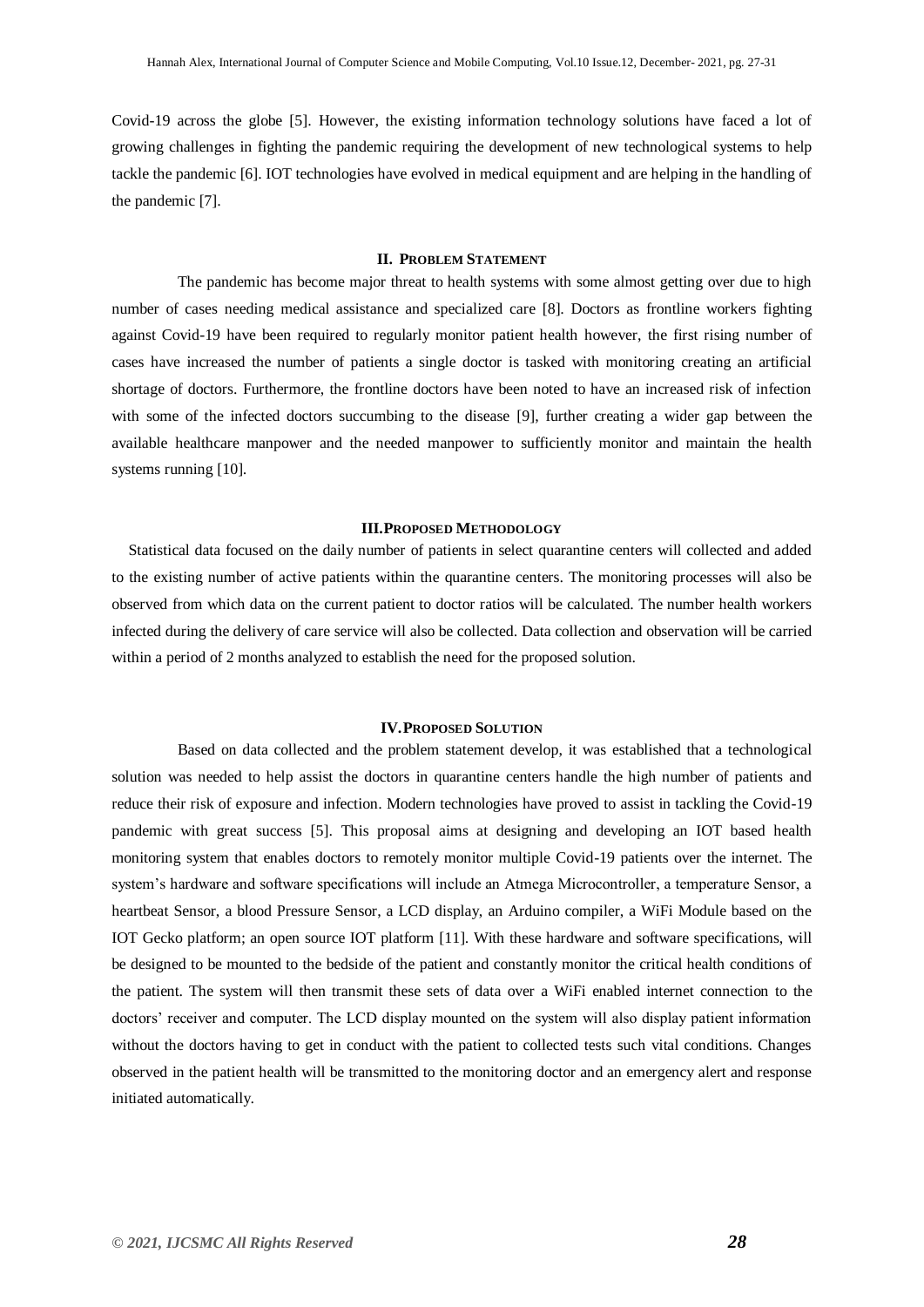



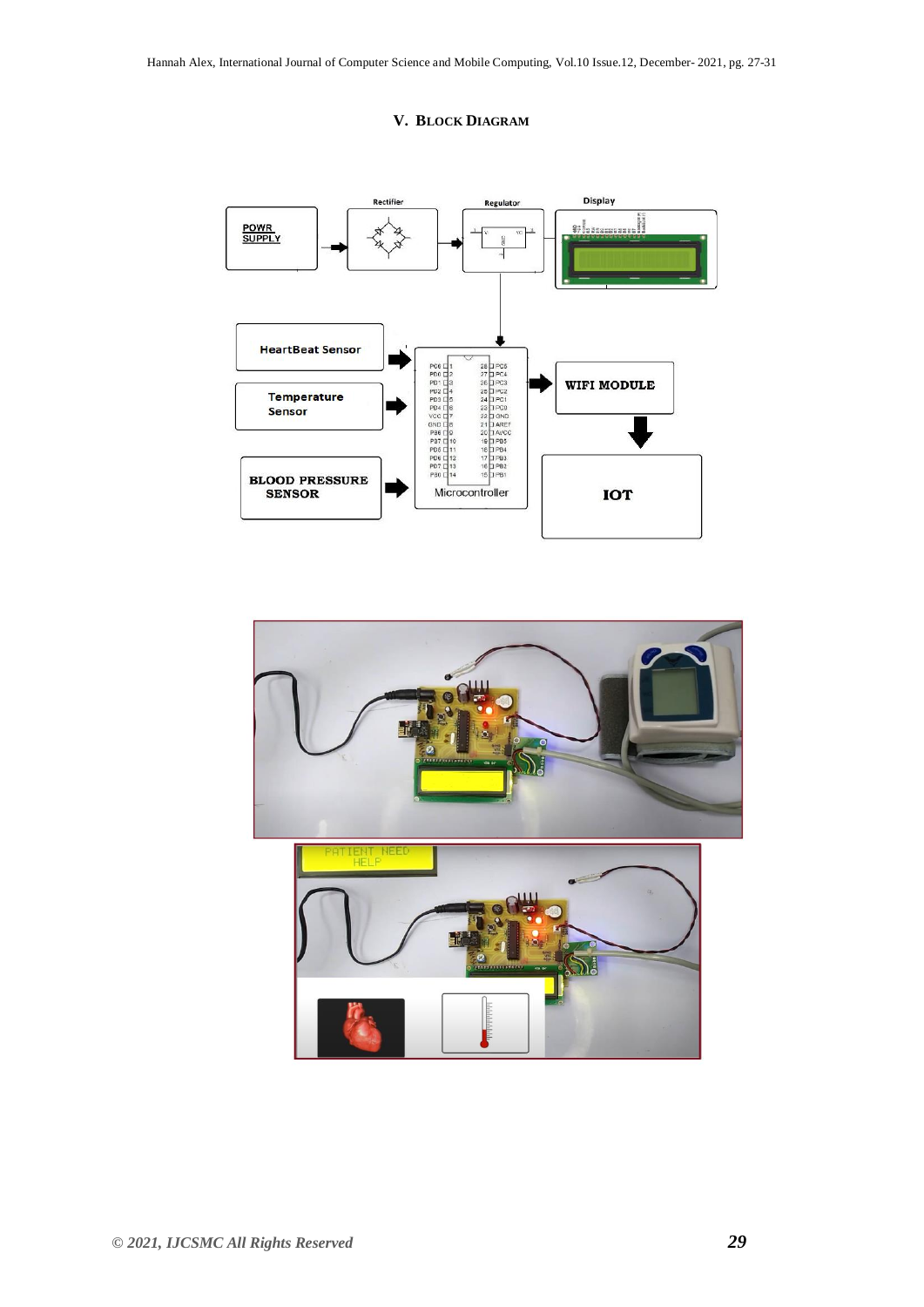#### **VI.FLOW CHART**



#### **VII. EXPECTED OUTCOME**

#### **EXPECTED OUTCOMES POST IMPLEMENTATION OF THE PROPOSED REMOTE IOT COVID-19 PATIENT HEALTH MONITORING SYSTEM**

The proposed remote patient health monitoring systems is expected to harness the power of IOT and internet technologies to increase the doctor's capacities to monitor and handle multiple Covid-patients expected to be 500 patients per doctor. This will not only help meet the current health systems' demand for health professionals during the pandemic, it will also help reduce doctor-patient conduct eliminating the increased risk of doctor infections. The system will also help reducing the Coivd-19 monitoring expenses as less manpower is required to carry out monitoring and the proposed piece of technology is affordable.

The proposed Remote IOT Covid-19 Patient Health Monitoring System is also expected to support and strengthen the health systems as it enable other doctors to handle other diseases and health demands rather than have a majority of the doctors focused on Covid-19 alone. The automated emergency alert based on anomalies observed in the patient's health will help safe lives and reduce the death rate associated with the disease.

#### **VIII. CONCLUSIONS**

The advances in technology and information systems have found applications in the health sectors with various aspects of IT contributing to the changing landscape of health service delivery. The Covid-19 pandemic has created great opportunities to develop new health technologies to support the fight against the viral pandemic. The Remote IOT Covid-19 Patient Health Monitoring System is a IOT based system that is expected to increase efficiency in health monitoring of Covid-19 patients under quarantine or treatment by increased the capacity of doctors and reducing their exposure rates to the disease. Therefore, this remote monitoring system will significant be an advantage to the health system in fighting against the pandemic and reducing in-service doctor infections.